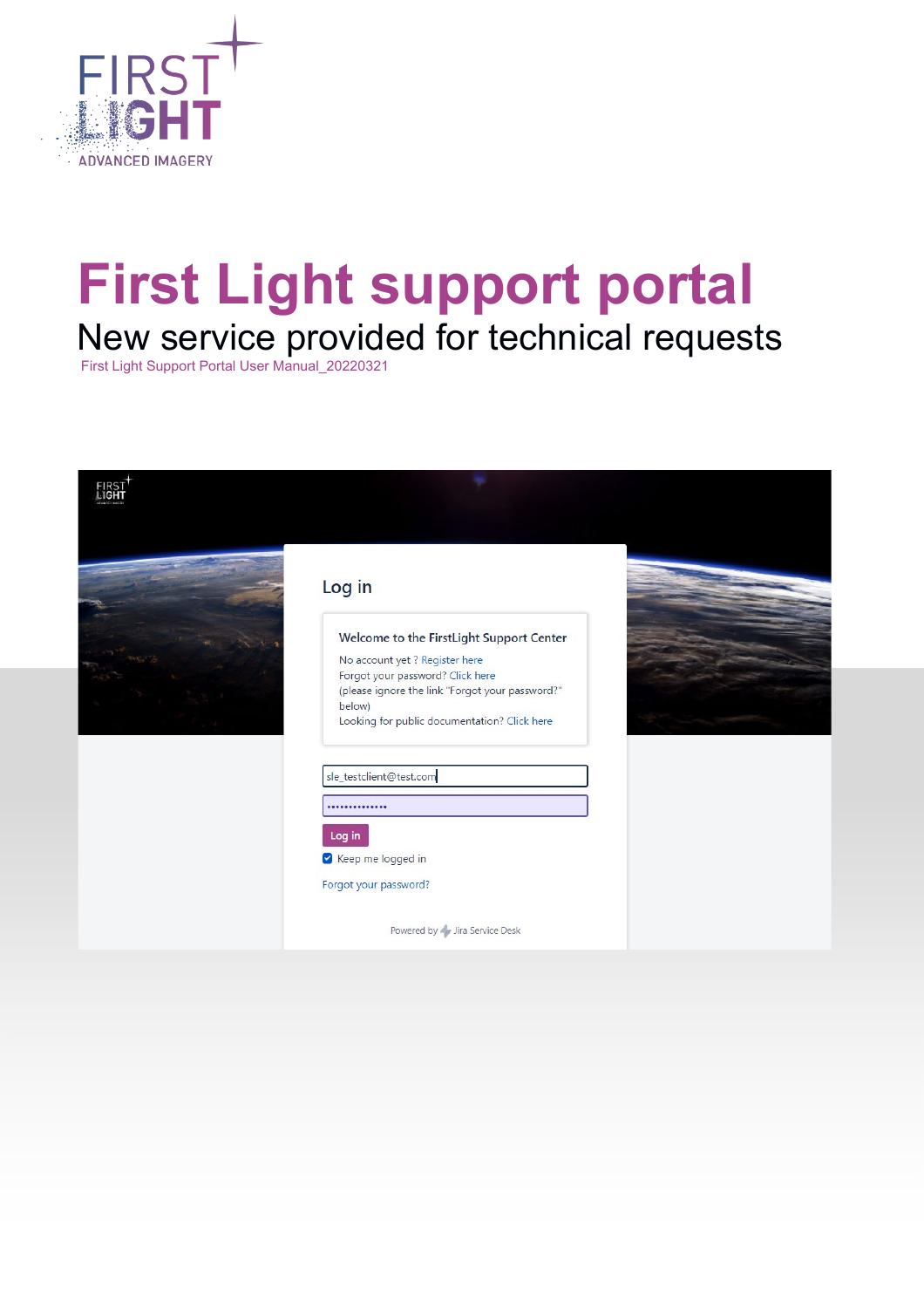

# **TABLE**

| $\mathbf{1}$ |      |  |
|--------------|------|--|
| 2.           |      |  |
| 3.           |      |  |
|              | 3.1. |  |
|              | 3.2. |  |
|              | 3.3. |  |
| 4.           |      |  |
|              | 4.1. |  |
|              | 4.2. |  |
|              | 4.3. |  |
|              | 4.4. |  |
|              | 4.5. |  |
|              | 4.6. |  |
| 5.           |      |  |
| 6.           |      |  |
| 7.           |      |  |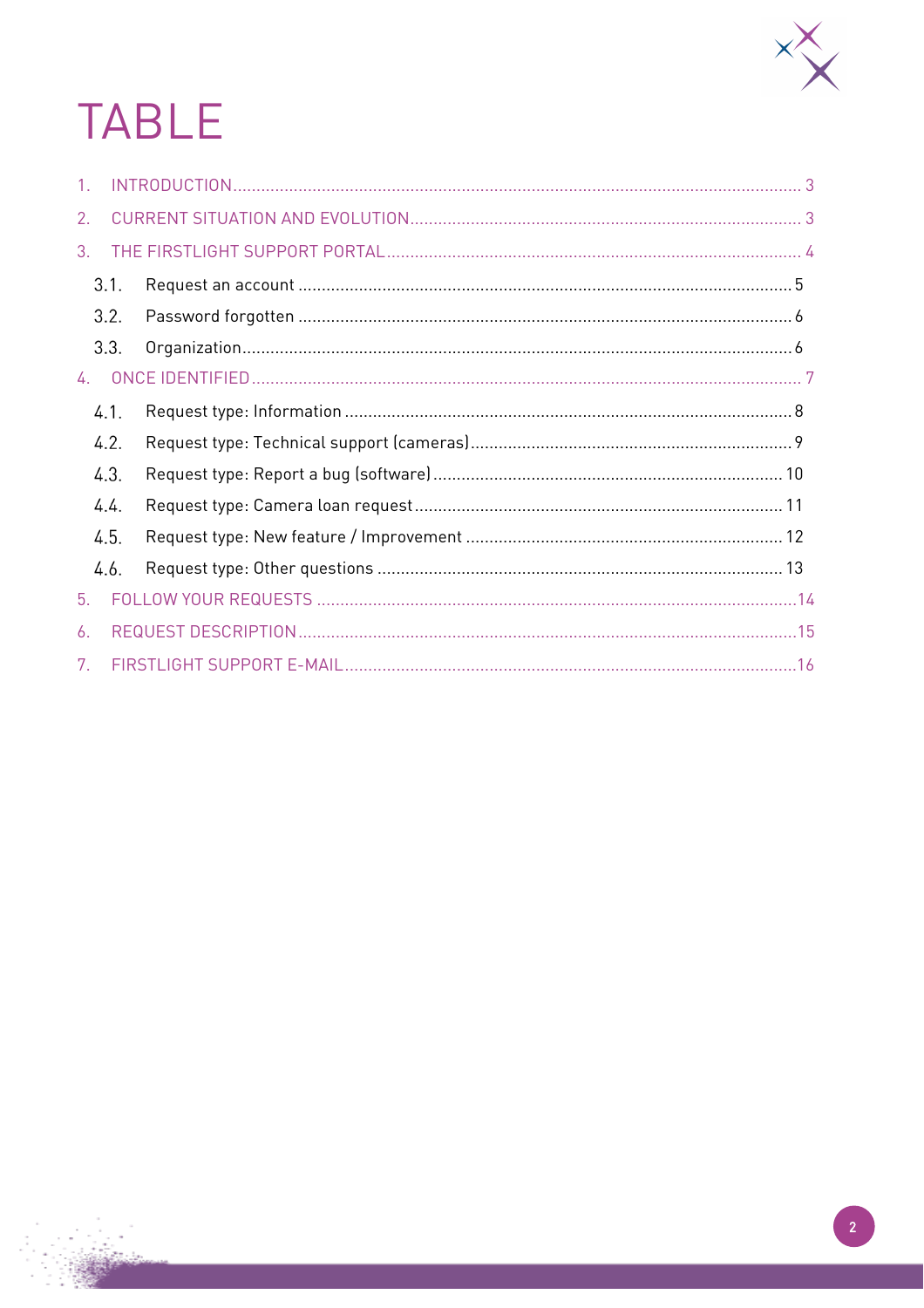# <span id="page-2-0"></span>1. INTRODUCTION



First Light Imaging introduces a new tool to provide technical information and support on its cameras. This tool is presented under the form of an internet portal where different kind of requests can be sent. In addition, a knowledge base is available to find useful information directly. This tool is based on the Jira service Desk software from Atlassian.

The purpose of this document is to describe this new tool and explain how to use it.

## <span id="page-2-1"></span>2. CURRENT SITUATION AND EVOLUTION

Today, to request a technical support, you send an e-mail to the address [support@first-light.fr](mailto:support@first-light.fr) and all further exchanges are made using the e-mail channel.

The e-mail channel is a valid method for limited activity, but as the number of customers and the firm is growing, it becomes less suited to the situation.

The e-mail channel will not be closed straight away. For a transition period, it will be still possible to get support using the e-mail channel. However, most of the time, the e-mail request will be converted to a Jira request and further exchanges will be carried out using Jira service desk tool.

Also, the requests asked using the new tool will be managed more efficiently and more quickly because you are guided to provide the minimal information necessary to handle the requests.

At last, the service desk tool relies on a web portal but also on an e-mail address. As it will be explained below it is possible to use the e-mail to interact on the requests in addition to the web portal.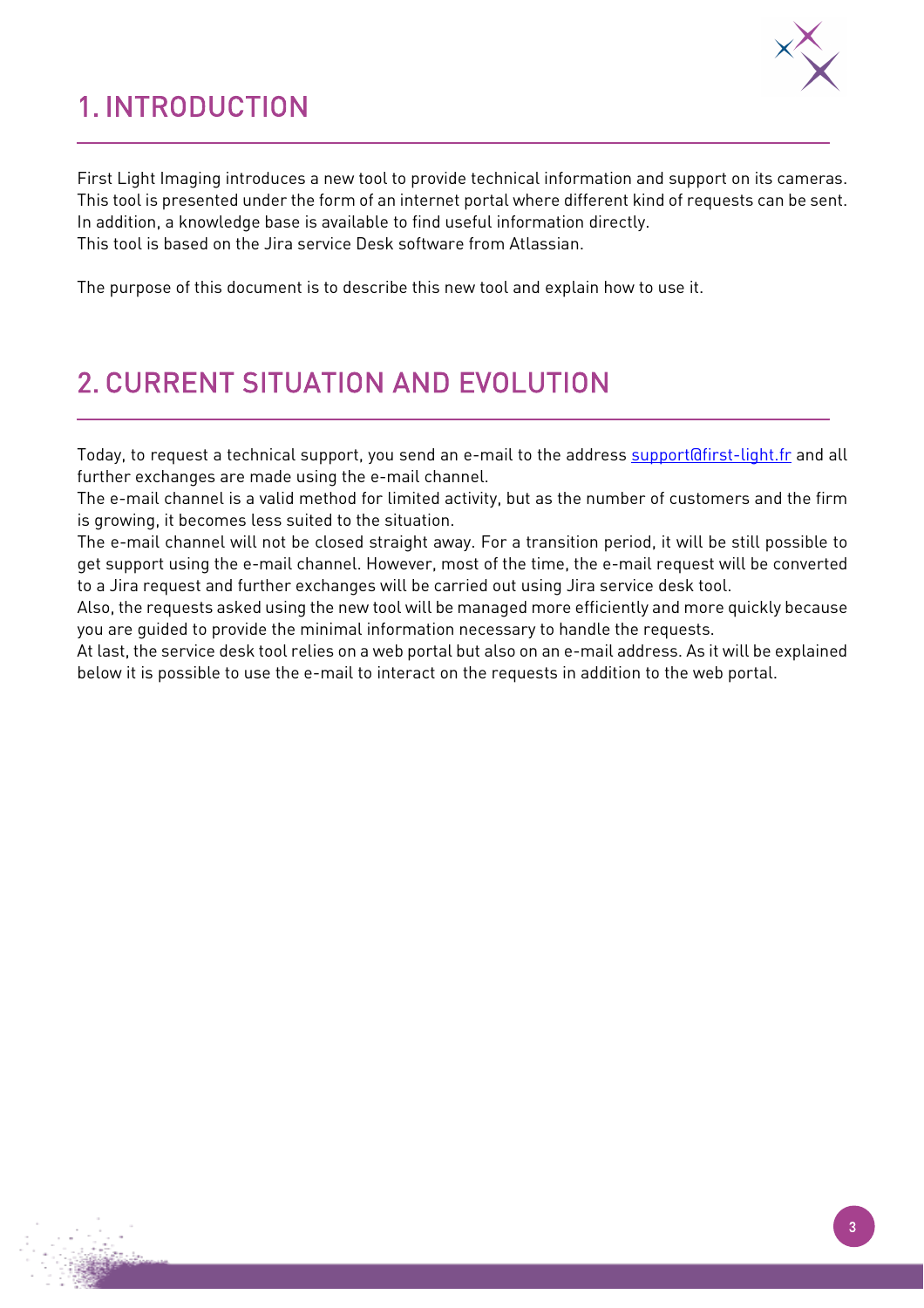

## <span id="page-3-0"></span>3. THE FIRSTLIGHT SUPPORT PORTAL

The portal can be reached using the following URL:

#### [https://support.first-light-imaging.com](https://support.first-light-imaging.com/)

| Log in                                                                                                                                                                                                                      |  |
|-----------------------------------------------------------------------------------------------------------------------------------------------------------------------------------------------------------------------------|--|
| Welcome to the FirstLight Support Center<br>No account yet ? Register here<br>Forgot your password? Click here<br>(please ignore the link "Forgot your password?"<br>below)<br>Looking for public documentation? Click here |  |
| sle_testclient@test.com<br><br>Log in<br>Keep me logged in                                                                                                                                                                  |  |
| Forgot your password?<br>Powered by Jira Service Desk                                                                                                                                                                       |  |

To get access to the service, you need to provide a login/password.

The authentication information is the same than the one used to get access to the private area on [www.first-light-imaging.com](http://www.first-light-imaging.com/) (aka "my library" on First Light Imaging's website).

The login is the provided email address, the password is the same.

If you do not have an account yet, you can request one using the provided link.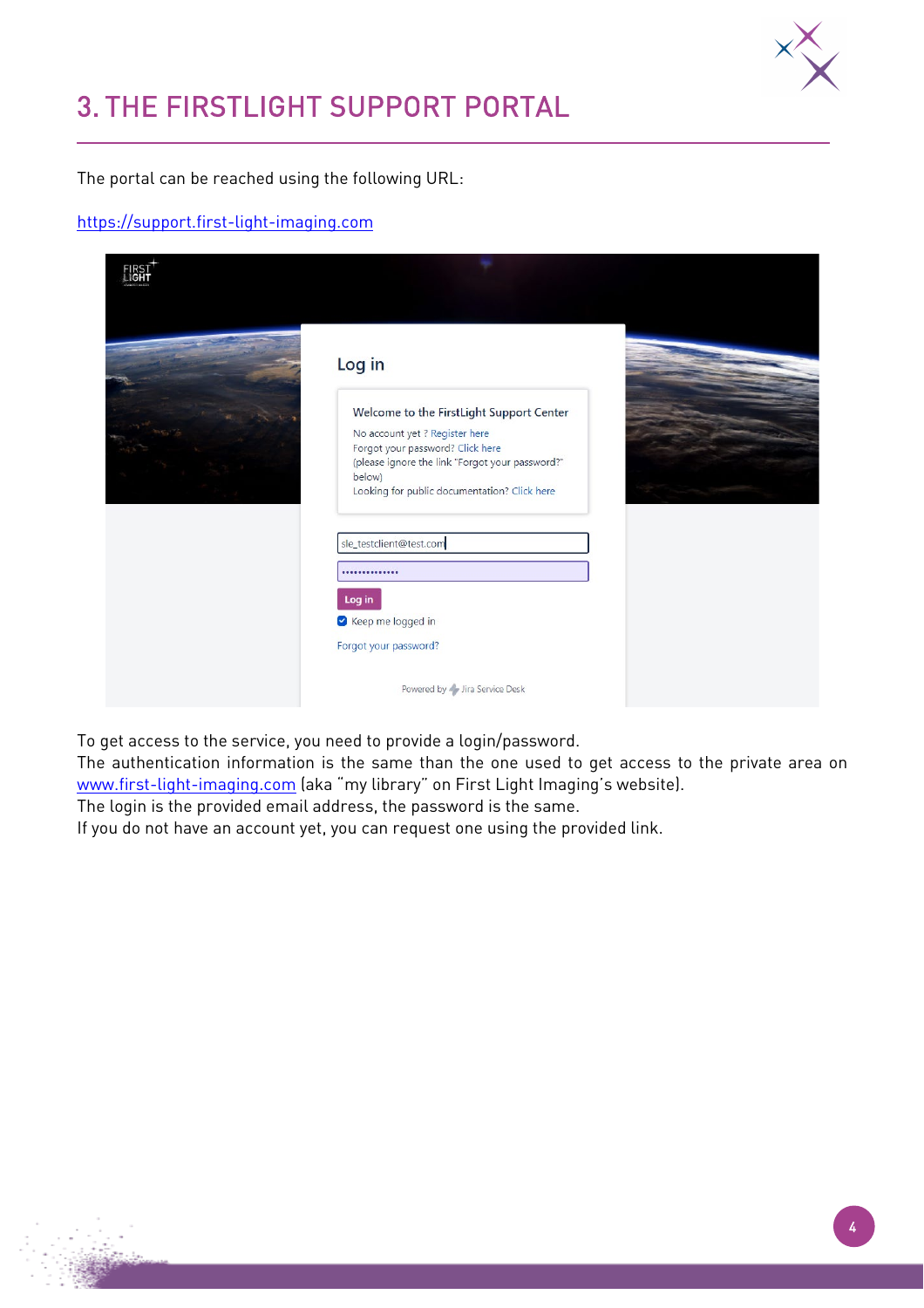

#### <span id="page-4-0"></span>3.1. Request an account

#### Log in



Click on the register link.

You will be redirected to the First Light Imaging's website account creation page.

Fill in the various fields and submit the registration form.

First Light Imaging will check the request and validate your registration.

| Please login to view restricted content on First Light |  |
|--------------------------------------------------------|--|
| Imaging's website.                                     |  |
|                                                        |  |
|                                                        |  |
| Username                                               |  |
|                                                        |  |
|                                                        |  |
| Email                                                  |  |
|                                                        |  |
|                                                        |  |
| Please enter an answer in digits:                      |  |
| $1 \times$ two =                                       |  |
|                                                        |  |
|                                                        |  |
| Company                                                |  |
|                                                        |  |
|                                                        |  |
| Phone                                                  |  |
|                                                        |  |
|                                                        |  |
| Country                                                |  |
|                                                        |  |
|                                                        |  |
|                                                        |  |
|                                                        |  |
| Je ne suis pas un robot                                |  |
| <b>reCAPTCHA</b><br>Confidentialité - Conditional      |  |
|                                                        |  |
| Registration confirmation will be emailed to you.      |  |
|                                                        |  |
| NOT REGISTERED YET ? REGISTER !                        |  |
|                                                        |  |
|                                                        |  |
| LOG IN<br>  LOST YOUR PASSWORD?                        |  |
|                                                        |  |
| - GO TO FIRSTLIGHT                                     |  |
|                                                        |  |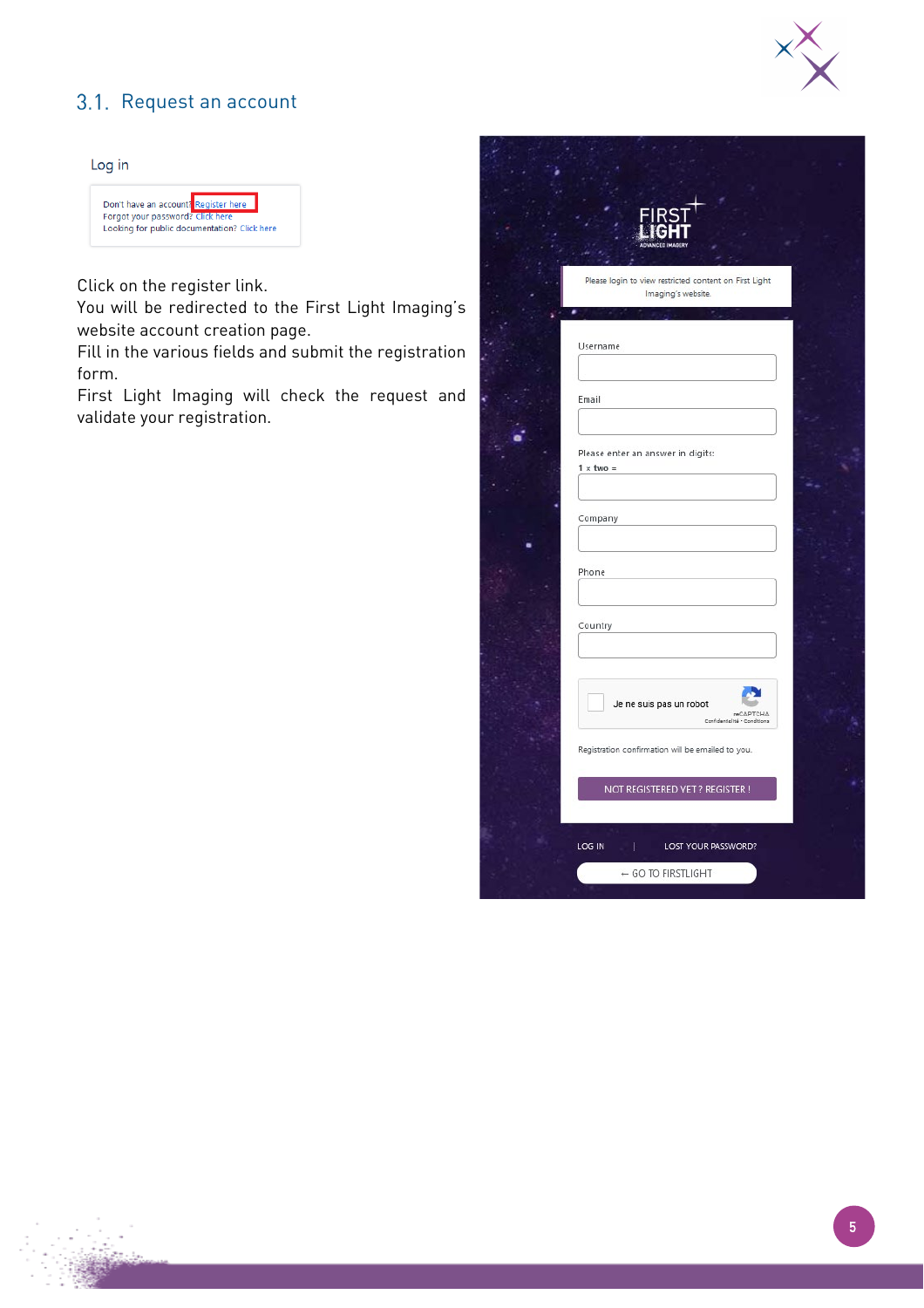

### <span id="page-5-0"></span>3.2. Password forgotten

#### Log in

Don't have an account? Register here<br>Forgot your password: Click here Looking for public documentation? Click here

| <b>FIRST</b><br><b>CEDI</b>                                                  |  |
|------------------------------------------------------------------------------|--|
| Please login to view restricted content on First Light<br>Imaging's website. |  |
| Username                                                                     |  |
| <b>GET NEW PASSWORD</b>                                                      |  |
| LOG IN   NOT REGISTERED YET ? REGISTER !                                     |  |
| + GO TO FIRSTLIGHT                                                           |  |
|                                                                              |  |
|                                                                              |  |
|                                                                              |  |

Click on the forgot password link.

You will be redirected to the First Light Imaging's 'get a new password' page.

Follow the instructions to renew your password.

Please note that since the identifier is the same for the private area of the site and for the support portal, changing the password affects both.

#### <span id="page-5-1"></span>3.3. Organization

Your account is associated within an organization. An organization is a generic term standing for a university, a company, a laboratory, etc.

People in the same organization can choose to share their request with a person within the same organization or with the whole organization.

A padlock icon can be used to share the request at the creation.

Share with ORG\_HEXAWIN Y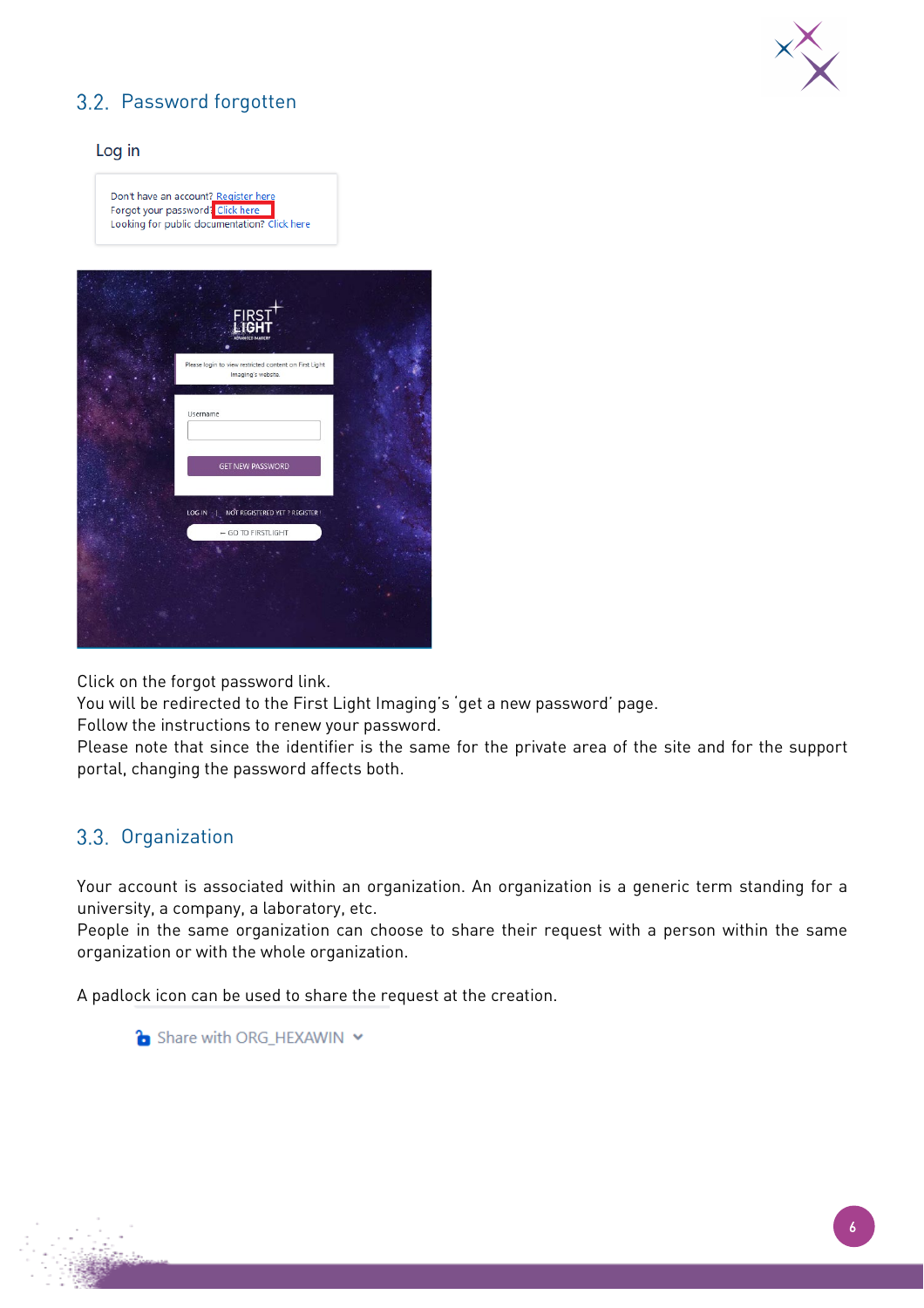

However it is not mandatory to share the request from the beginning, you can share (or unshare) it later when the request is displayed. To do so, you need to use the share link provided on the left of the page as presented here :

| <b>WAITING FOR SUPPORT</b> |
|----------------------------|
| Don't notify me            |
| <u></u> Share              |
| Escalate                   |
| Resolve this issue         |
| Cancel request             |

# <span id="page-6-0"></span>4. ONCE IDENTIFIED

| Support Center    | <b>FIRSTLIGHT SUPPORT</b><br>Welcome! You can raise a FIRSTLIGHT SUPPORT request from the options provided below.        |             |  |
|-------------------|--------------------------------------------------------------------------------------------------------------------------|-------------|--|
|                   | What do you need help with?                                                                                              |             |  |
| Search            |                                                                                                                          | Q           |  |
|                   |                                                                                                                          | Search help |  |
|                   | Information<br>Need additional information?                                                                              |             |  |
|                   | Technical support (cameras)<br>Need help installing, configuring, or troubleshooting? Select this to request assistance. |             |  |
|                   | Report a bug (software)<br>Describe the issue you're experiencing.                                                       |             |  |
| ं                 | Camera loan request<br>Want to test one of our cameras?                                                                  |             |  |
|                   | New feature / Improvement<br>You want us to add a new feature or improve an existing feature.                            |             |  |
| $\left( 2\right)$ | Other questions<br>Any other question                                                                                    |             |  |

Once identified, you can directly try to look for support documentation about your problem using the search toolbar. If the provided information does not help you, you can raise a request to the technical support team.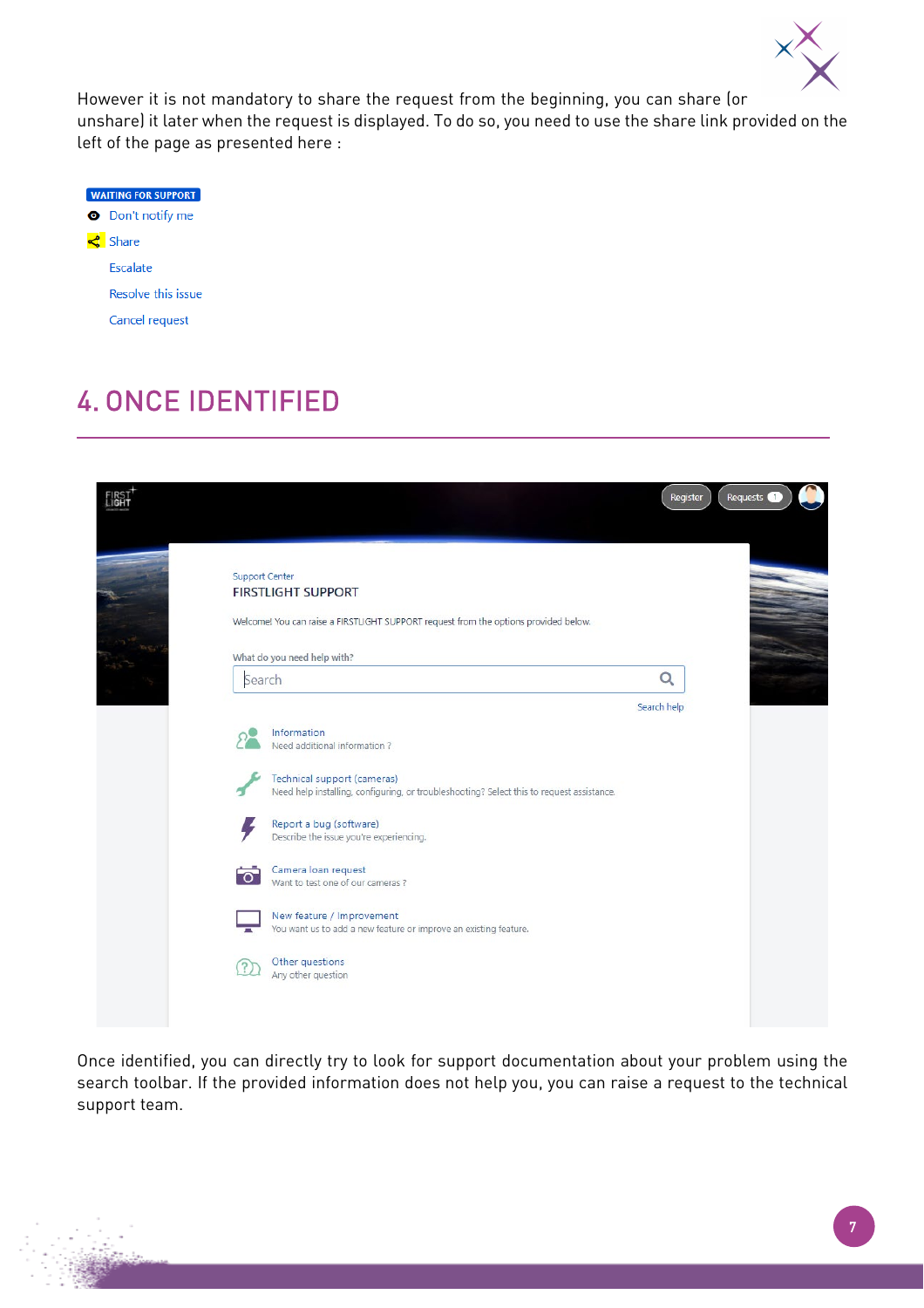

There are six kinds of request type. The name is self-explanatory but to help you choosing the request type, a short description of each type is provided below.

Note 1: We are just starting to fulfill the knowledge database, therefore, only a few articles are currently available, but the database will increase in the future.

Note 2: A RMA request type also exists, but it can be created only by First Light Imaging team. If you think your camera needs a RMA, please raise a Technical support request. If the need of RMA is confirmed, the First Light Imaging team will raise an RMA request that you will be able to follow in your request list.

#### <span id="page-7-0"></span>4.1. Request type: Information

| Support Center / FIRSTLIGHT SUPPORT<br>Information |   |
|----------------------------------------------------|---|
| Summary                                            |   |
|                                                    |   |
| Description (optional)                             |   |
|                                                    |   |
|                                                    |   |
|                                                    |   |
|                                                    |   |
|                                                    | 4 |
| Camera(s) (optional)                               |   |
|                                                    |   |
|                                                    |   |
| Share with ORG_HEXAWIN ~                           |   |
| Cancel<br>Create                                   |   |

You can use this request if you do not have a technical problem with a camera but need additional information that you can't find on First Light Imaging's website nor in the knowledge database. If possible, please specify which camera you need this information for.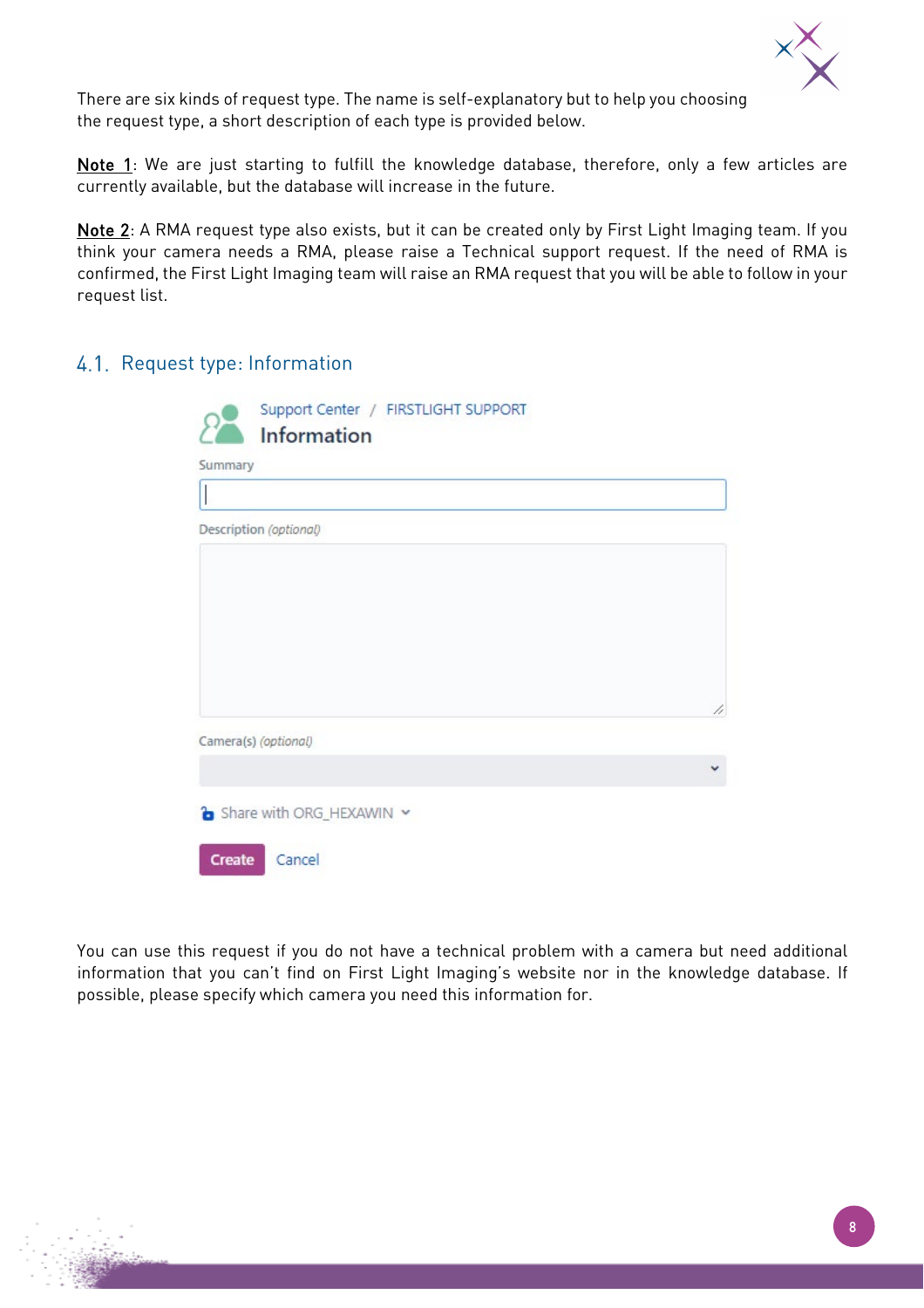

### <span id="page-8-0"></span>4.2. Request type: Technical support (cameras)

| Support Center / FIRSTLIGHT SUPPORT                                                       |    |
|-------------------------------------------------------------------------------------------|----|
| <b>Technical support (cameras)</b>                                                        |    |
| Summary                                                                                   |    |
|                                                                                           |    |
| Description                                                                               |    |
|                                                                                           |    |
|                                                                                           |    |
|                                                                                           |    |
|                                                                                           |    |
|                                                                                           |    |
|                                                                                           |    |
|                                                                                           | // |
| Attachment (optional)                                                                     |    |
|                                                                                           |    |
| @ Drag and drop files, paste screenshots, or                                              |    |
| browse                                                                                    |    |
|                                                                                           |    |
| Camera(s)                                                                                 |    |
|                                                                                           |    |
|                                                                                           |    |
| <b>SERIAL NUMBER (optional)</b>                                                           |    |
|                                                                                           |    |
| A string of characters written on the camera sticker.                                     |    |
| The format can be one of the following patterns:                                          |    |
| XXX-YYYY-ZZZ (ex CR1-2020-020)                                                            |    |
| XXX-YYYY-ZZZZ (ex CR2-2021-0102)                                                          |    |
| XX-YYYY-ZZZ (ex O2-2020-011)                                                              |    |
| XX-YYYY-ZZZZ (ex O2-2020-0111)                                                            |    |
| Firmware (optional)                                                                       |    |
|                                                                                           |    |
| Please indicate the firmware version running on the camera.                               |    |
| For cameras with a command line interpreter, it can be retrieved using the 'ver' command. |    |
| For genicam cameras it is indicated in a register.                                        |    |
| Share with ORG HEXAWIN Y                                                                  |    |
|                                                                                           |    |
| Create<br>Cancel                                                                          |    |

Use this request if you already have a camera and you encounter a technical problem while using it. Describe the problem and add any picture or record that could helpful.

To provide the best support, we need to know: the camera model, its serial number and the release of the firmware running in the camera. Depending on the information exchanged in this request, the First Light Imaging support team will create a RMA request that will allow you to follow the RMA stages.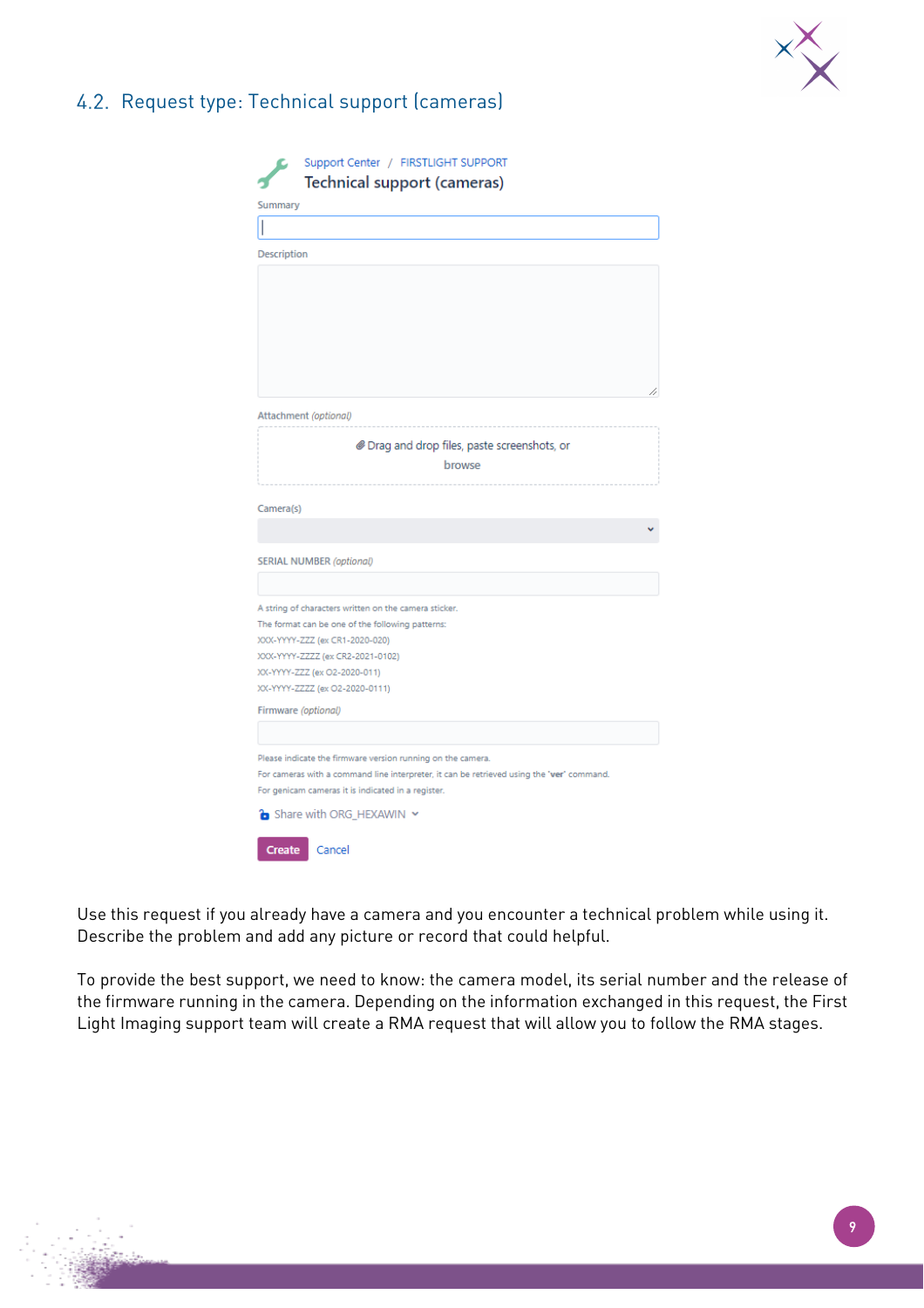

#### <span id="page-9-0"></span>4.3. Request type: Report a bug (software)

| Please summarize the bug briefly.             |                                                        |  |
|-----------------------------------------------|--------------------------------------------------------|--|
| Symptom                                       |                                                        |  |
|                                               |                                                        |  |
|                                               |                                                        |  |
|                                               |                                                        |  |
|                                               |                                                        |  |
|                                               |                                                        |  |
|                                               |                                                        |  |
|                                               |                                                        |  |
|                                               |                                                        |  |
|                                               | Please provide details of the problems you are having. |  |
|                                               |                                                        |  |
|                                               | @ Drag and drop files, paste screenshots, or           |  |
|                                               | browse                                                 |  |
|                                               |                                                        |  |
|                                               |                                                        |  |
| Attachment (optional)<br>Camera(s) (optional) |                                                        |  |
|                                               |                                                        |  |
| Type of software                              |                                                        |  |
| <b>FliSdk</b>                                 |                                                        |  |
| Software version                              |                                                        |  |

Use this request if you detected a bug using one of the software provided by First Light Imaging. In 2020, First Light Imaging moved software support to a unified software solution for all FLI cameras: a Software Development Kit (FliSdk) and a Graphical User Interface (FliVision). It is still possible to use previous software, but it is considered legacy (obsolete), and no more changes

will be made to this software.

To provide the best support, we need to know: the camera model, the type of software and its release. Describe the issue and add any useful file or picture which explains the problem.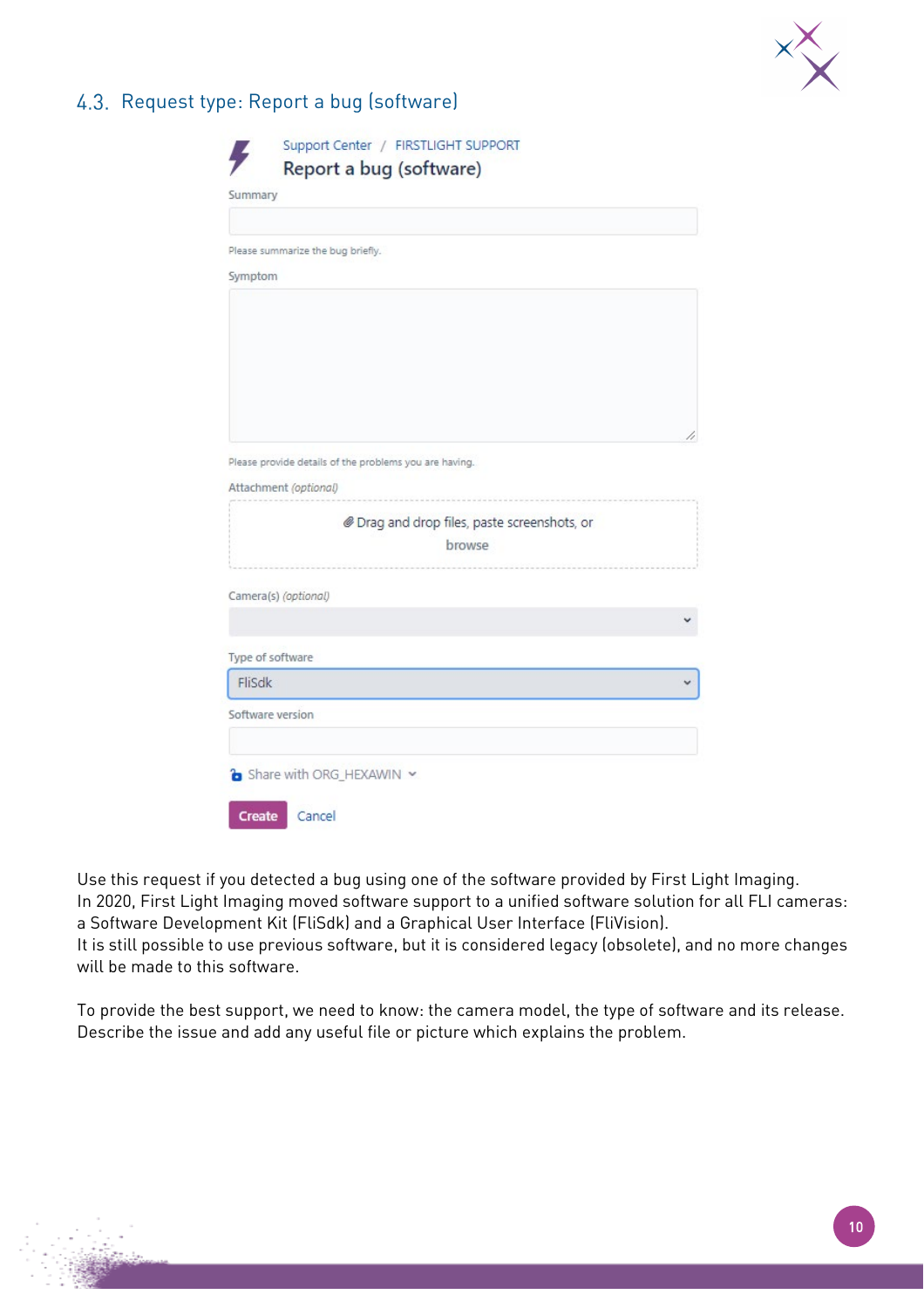

### <span id="page-10-0"></span>4.4. Request type: Camera loan request

| Camera(s)              |                                                                                                                                                                                                                                                                 |  |
|------------------------|-----------------------------------------------------------------------------------------------------------------------------------------------------------------------------------------------------------------------------------------------------------------|--|
|                        |                                                                                                                                                                                                                                                                 |  |
|                        | Select the camera for which you wish to obtain a loan                                                                                                                                                                                                           |  |
| Application            |                                                                                                                                                                                                                                                                 |  |
|                        |                                                                                                                                                                                                                                                                 |  |
|                        | Provide the name of your application                                                                                                                                                                                                                            |  |
| Description (optional) |                                                                                                                                                                                                                                                                 |  |
|                        |                                                                                                                                                                                                                                                                 |  |
|                        |                                                                                                                                                                                                                                                                 |  |
| Loan start             | Describe your application and the use of the camera. If you have a specific configuration you want to<br>test, or any specific requirement, please let us know. Please note that some of the loan cameras have<br>degraded performances (test-grade detectors). |  |
|                        |                                                                                                                                                                                                                                                                 |  |
|                        | Indicate the wished date for the start of the loan                                                                                                                                                                                                              |  |
| Loan end               |                                                                                                                                                                                                                                                                 |  |
|                        |                                                                                                                                                                                                                                                                 |  |
|                        | Indicate the wished date for the end of the loan. The default loan term is one or two weeks.                                                                                                                                                                    |  |
|                        | Loan conditions (cost)                                                                                                                                                                                                                                          |  |
|                        | I confirm that I will take in charge the return costs.                                                                                                                                                                                                          |  |
| charge.                | First Light Imaging will take in charge the shipping of the camera. The return cost will be at your                                                                                                                                                             |  |
|                        | Loan conditions (feedback)                                                                                                                                                                                                                                      |  |
|                        | ○ I will be able to share experimental raw data and provide information on the<br>tested configuration.                                                                                                                                                         |  |
|                        |                                                                                                                                                                                                                                                                 |  |
|                        | O My application is strictly confidential, I will share a short report on my feeling<br>about the camera.                                                                                                                                                       |  |
|                        | First Light Imaging is keen to get your feedback. This enables us to better understand the requirements                                                                                                                                                         |  |
|                        | of applications, improve our products and shape the new ones. The information shared will stay<br>confidential and will not be shared to a third party, except if specifically agreed. Please choose the type                                                   |  |

Use this request if you are considering the purchase of a FLI camera but you need to check if it meets your requirements first.

Various information is requested to organize the loan.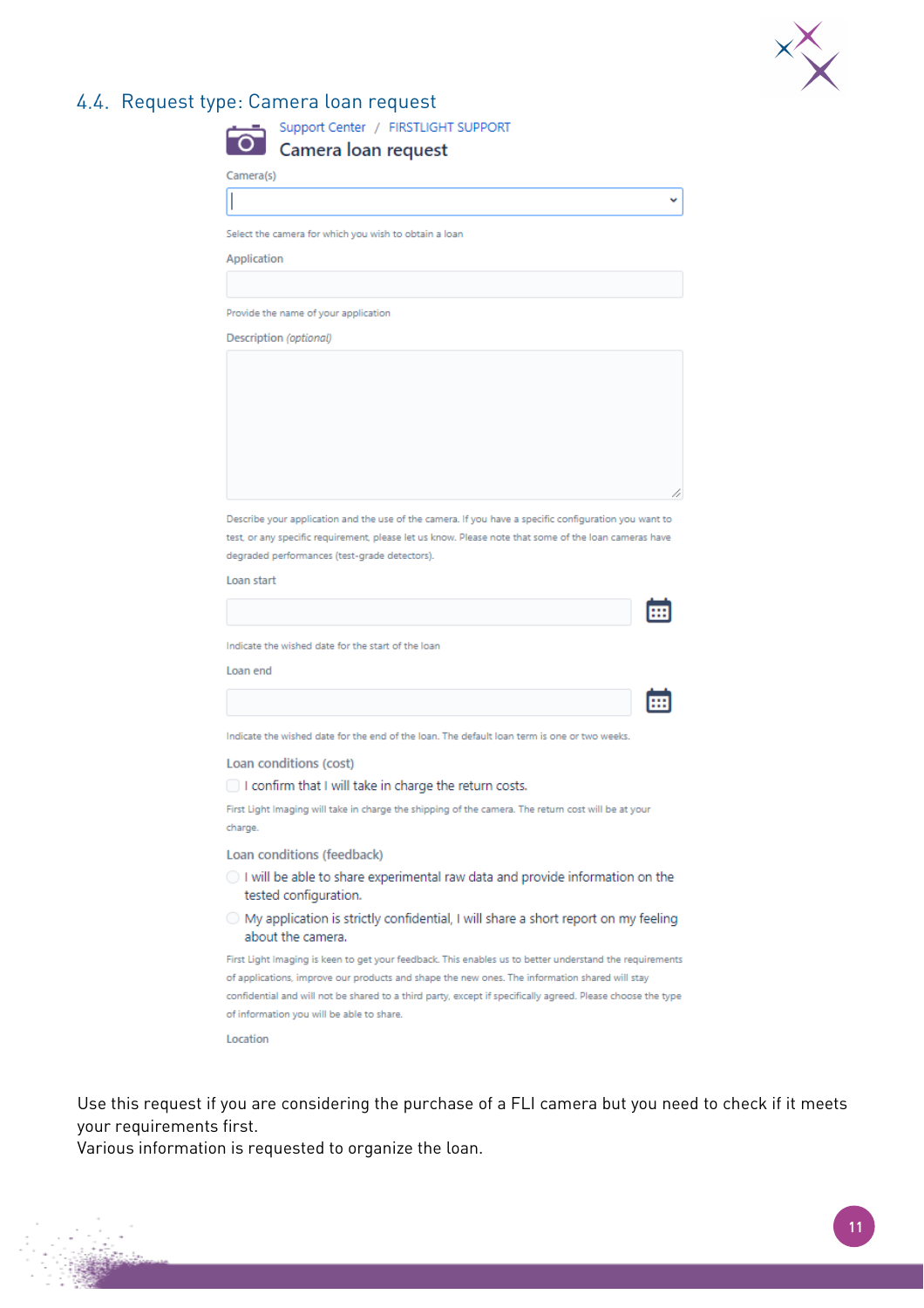

### <span id="page-11-0"></span>4.5. Request type: New feature / Improvement

|               | Support Center / FIRSTLIGHT SUPPORT<br>New feature / Improvement |
|---------------|------------------------------------------------------------------|
| Summary       |                                                                  |
|               |                                                                  |
|               | Description (optional)                                           |
|               |                                                                  |
|               |                                                                  |
|               |                                                                  |
|               |                                                                  |
|               |                                                                  |
|               | 4                                                                |
|               | Attachment (optional)                                            |
|               | @ Drag and drop files, paste screenshots, or                     |
|               | browse                                                           |
|               |                                                                  |
|               | Camera(s) (optional)                                             |
|               |                                                                  |
|               |                                                                  |
|               | Share with ORG_HEXAWIN Y                                         |
| <b>Create</b> | Cancel                                                           |

Use this request if you do not have a technical problem with the camera or the software but you would like First Light Imaging to implement a new feature.

Describe your need, specify for which camera and if possible, when you would need this feature.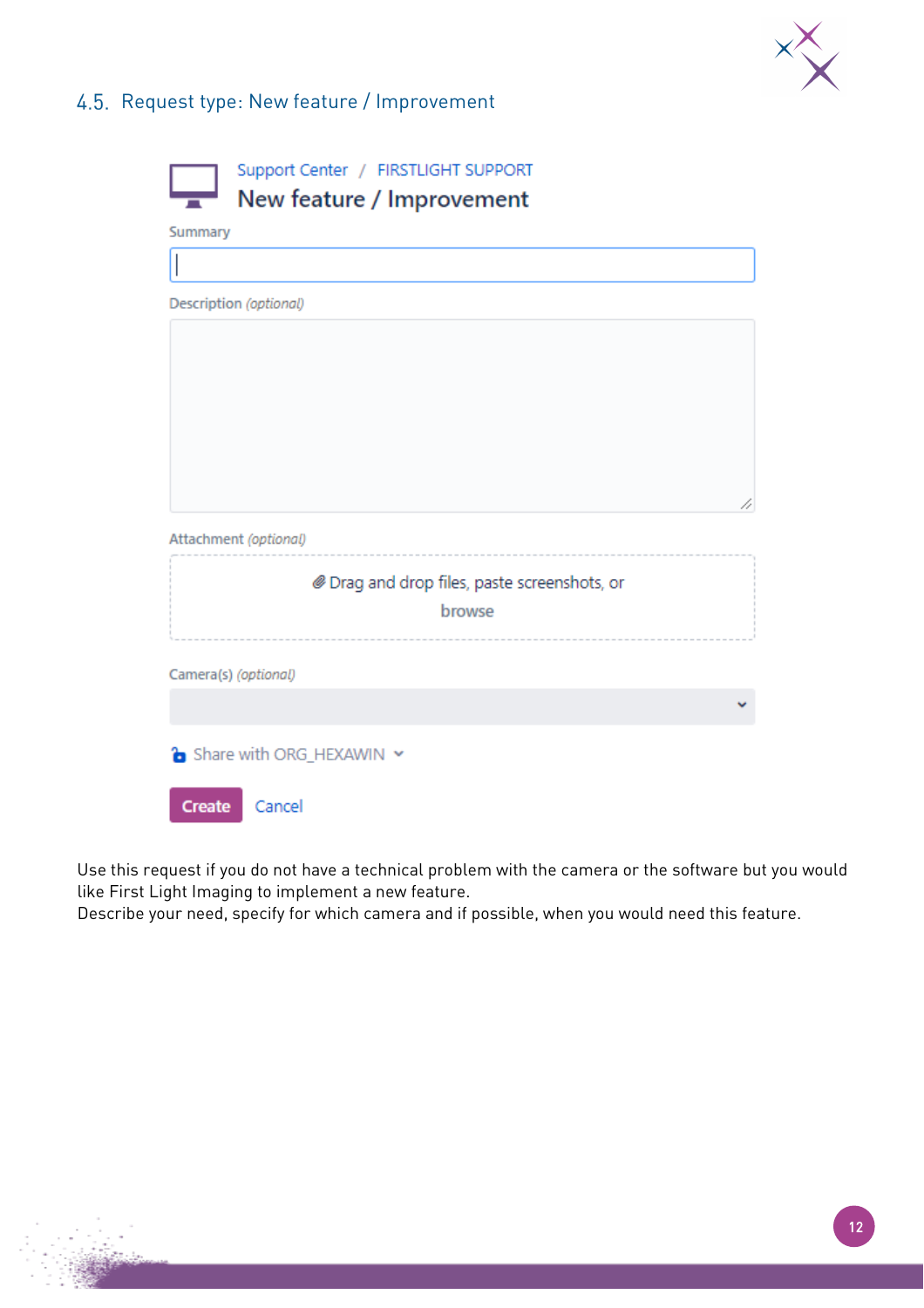

### <span id="page-12-0"></span>4.6. Request type: Other questions

| Support Center / FIRSTLIGHT SUPPORT<br>$\mathfrak{D}_1$<br>Other questions |
|----------------------------------------------------------------------------|
| Summary                                                                    |
|                                                                            |
| Description (optional)                                                     |
|                                                                            |
|                                                                            |
|                                                                            |
|                                                                            |
|                                                                            |
|                                                                            |
| Attachment (optional)                                                      |
| Drag and drop files, paste screenshots, or                                 |
| browse                                                                     |
|                                                                            |
| Share with ORG_HEXAWIN Y                                                   |
| Cancel<br>Create                                                           |

In the unlikely case where your request does not match any of the previous request type, you can use this request type to send us your question.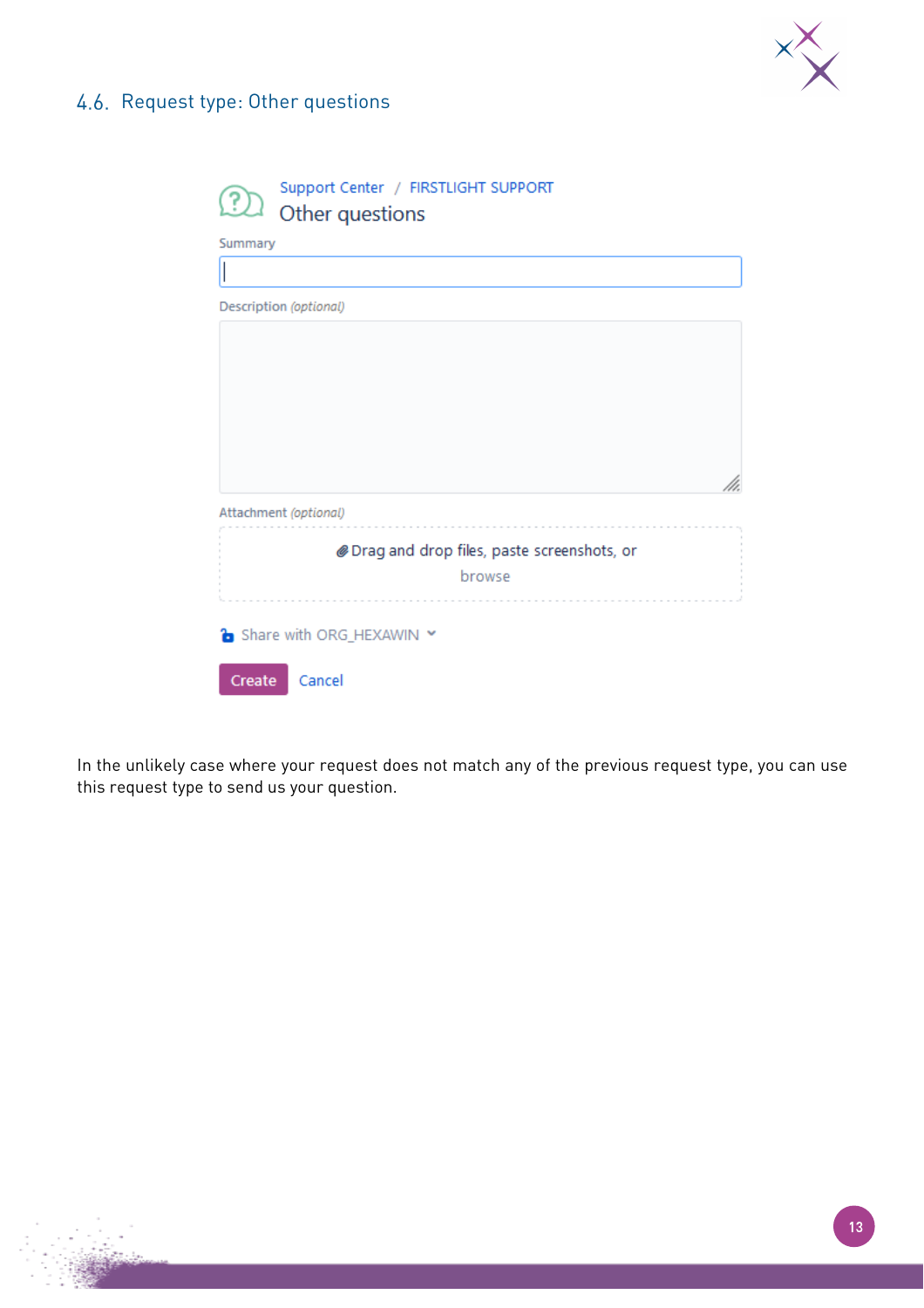

## <span id="page-13-0"></span>5. FOLLOW YOUR REQUESTS

To follow your requests, click on the request picture top right.

| <b>Support Center</b> |                   |                                            |                                  |                            |                     |  |
|-----------------------|-------------------|--------------------------------------------|----------------------------------|----------------------------|---------------------|--|
| Requests              | <b>①</b> Export ▼ |                                            |                                  |                            |                     |  |
|                       |                   |                                            |                                  |                            |                     |  |
| Open requests         |                   | $\checkmark$<br>Created by me              | $\checkmark$<br>Any request type | >   Search for requests    | $\alpha$            |  |
| Type                  | Reference         | Summary                                    | Service desk                     | Status                     | Requester           |  |
| (?)                   | <b>SUPEN-179</b>  | test other request type                    | <b>FIRSTLIGHT SUPPORT</b>        | <b>WAITING FOR SUPPORT</b> | sle_testdient full  |  |
| پ                     | <b>SUPEN-178</b>  | test new feature / improvment request type | <b>FIRSTLIGHT SUPPORT</b>        | <b>WAITING FOR SUPPORT</b> | sle_testclient full |  |
| $\overline{\bullet}$  | <b>SUPEN-177</b>  | test loan request type                     | <b>FIRSTLIGHT SUPPORT</b>        | <b>LOAN REQUEST</b>        | sle_testclient full |  |
| Ę                     | <b>SUPEN-176</b>  | test request type bug                      | <b>FIRSTLIGHT SUPPORT</b>        | OPEN                       | sle_testdient full  |  |
|                       | <b>SUPEN-175</b>  | test issue type technical support          | <b>FIRSTLIGHT SUPPORT</b>        | <b>WAITING FOR SUPPORT</b> | sle_testdient full  |  |
| $P^{\bullet}$         | <b>SUPEN-174</b>  | test issue type imformation                | <b>FIRSTLIGHT SUPPORT</b>        | <b>WAITING FOR SUPPORT</b> | sle_testdient full  |  |
| $1-6$ of $6$          |                   |                                            |                                  |                            |                     |  |

The list of your requests is displayed, some filters are available to sort them.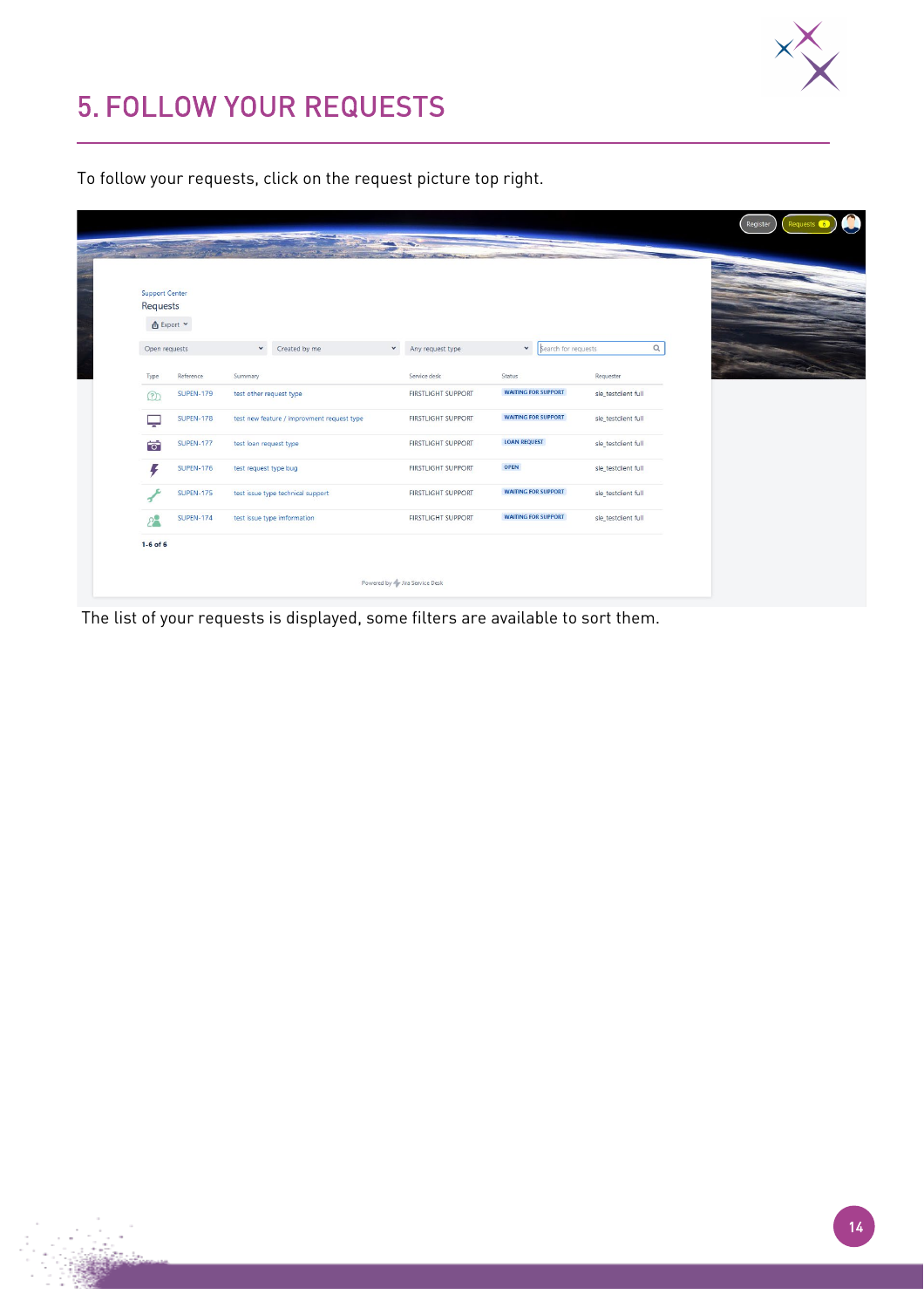

### <span id="page-14-0"></span>6. REQUEST DESCRIPTION



Information can be displayed for each request:

- Information provided during the creation (1).
- Exchanges with the support team (2).
- Current status of the request (3).
- People whom the request is shared with  $(4)$ .